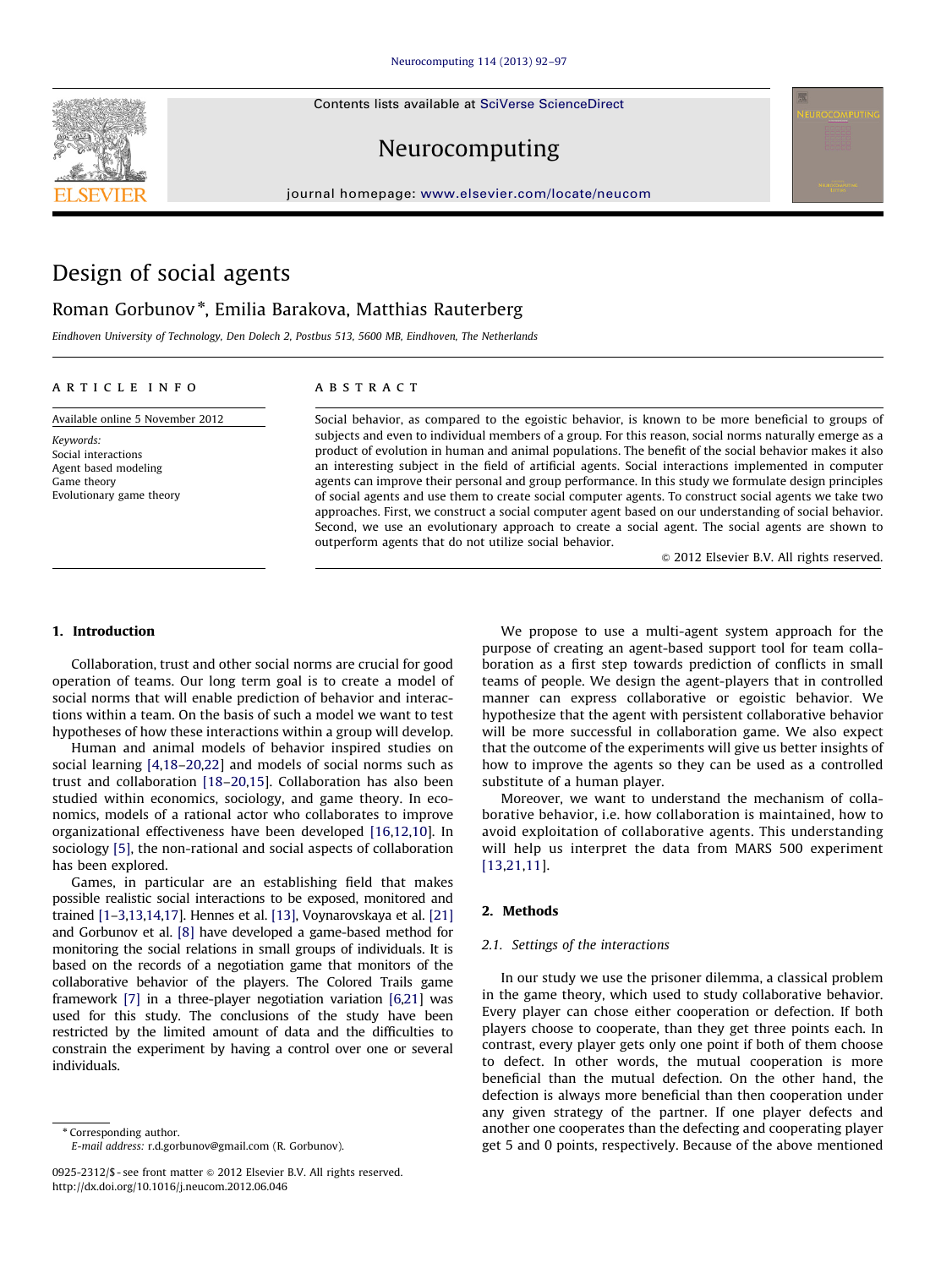properties of the game, players face a dilemma: to cooperate or to defect.

In our study the interaction between two players (computer agents) is organized in the following way. One of the agents starts the game by choosing one of the two available moves (cooperation or defection). Another agent ''sees'' the move chosen by the first agent and uses this information to make its own move. After two agents made their moves, each of them gets points determined by the above given payoff matrix. The third move is made by the first agent. The third and the second moves together determine another portion of points that will be delivered to the two interacting agents. In other words, the second move determines the payoffs two times (first, in combination with the first move and then in combination with the third one). We use the repeated setting of the prisoners dilemma in which the probability of next interaction to happen is fixed. The value of this probability has been set to 0.995 to make the average number of games in a sequence of interactions to be equal to 200.

#### 2.2. Model of the agents

To formalize algorithms imbedded into the computer agents we consider a model similar to the Turing machine. Every agent has a fixed and limited number of internal states. The previous move of the partner is considered as the input for the algorithm. The input and the internal state of the agent determine its output (the next move) that can be either cooperation or defection. The mapping of the inputs and internal states into the output is given by a fixed matrix. Additionally to the generation of the output the agent changes its internal states. The new internal state, like the output, is determined by the input and previous internal state. The mapping of the input and the current internal states into the new internal states is also given by a fixed matrix.

# 2.3. Design principles

The maximization of the personal benefit of an agent in a sequence of interactions with a random partner is the main design criterion that we used for the construction of the social computer agents. In other words, our intention is to create an egoistic agent whose the only goal is to maximize its own benefit in the environment populated by other agents whose playing strategies are not known.

In the prisoner's dilemma the defection is always the most beneficial choice independently on what choice, defection or cooperation, is made by the partner. As a consequence, the agents, that are rational in the classical game theory sense, always choose to defect. In other words, the rational agents demonstrate mutual defection that is known as Nash equilibrium for the prisoner's dilemma. Further on we will call the agents of this kind as ''defective'' agent.

The permanent defection is one of the two simplest possible strategies and the permanent cooperation is the second one. We will call the agents that permanently cooperate as ''cooperative'' agents. This strategy can also be considered as a rational one since the mutual cooperation is more beneficial than the mutual defection.

However, it has to be emphasized that the cooperation is beneficial only if it is reciprocal. The cooperation with an agent that defects can be considered as an exploitation of the cooperative agent by the defective one. This kind of interaction is very beneficial to the exploiting agent and very unbeneficial to the exploited one. Thus, the cooperative agent cannot be considered as a successful solution for the environment populated by agents of different kinds.

To prevent an exploitation by a partner the agent should exhibit a reciprocal behavior (defect with the defective agents and cooperate with the cooperative agent). We will call the agents of this type as ''reciprocal'' agents. The reciprocal agents can be considered as more successful than the above introduced defective and cooperative agents. In contrast to the cooperative agents, the reciprocal agents cannot be exploited by the defective agents since they will behave defectively with the defective agents. In contrast to the defective agents, the reciprocal agents will establish and maintain cooperation with each other if they are constructed to start from the cooperative move. The weak point of the reciprocal agents is that they are not able to exploit cooperative agents. In other words, the reciprocal agent cooperates with its partner even if it is not a necessary condition for the cooperation of the partner. This kind of behavior is in a disagreement with the above introduced goal to find a behavior that maximizes the personal benefit of the agent.

The above described requirements can be summarized in the following list of the social skills that have to be embedded into the social agents:

- $\bullet$  To avoid the exploitation by the partner, the social agent should be able to reciprocate defection of the partner (react defectively on the defection).
- $\bullet$  To maintain the cooperation, the social agents should be able to reciprocate the cooperation of the partner (react cooperatively on the cooperation).
- $\bullet$  To establish the cooperation, the social agents should be able to propose the cooperation in the phase of the mutual defection (react cooperatively on the defection).
- To exploit the partner, the social agents should be able to try defection in the phase of the mutual cooperation (react defectively on the cooperation).

As we can see, the above described requirements can be competing. So, the agent needs to be able to decide what logic to apply at the current stage of the interaction. Moreover, the agent needs to remember the responses of the partner. In more details, it should not keep trying to establish a cooperation if all these attempts fail. Similarly, the agent should not continuously try to exploit its partner if it sees that these attempts are not successful. On the other hand, the agent should not cooperate if it is not required for the cooperation of the partner.

We implement the above described design principles by the following algorithm. The agents start cooperation by proposing cooperative move as a response on the defective move of the partner. Doing that agent switches to the state of cooperation (CN in [Fig. 1\)](#page-2-0). If partner answers defectively on cooperation initiated by the agent, the agents switches to the cooperation-failed  $(CF_n)$  states. In this state the agents never initiates a new cooperation. If partner starts cooperation, the agent will defect, immediately or after several steps of cooperation, to check if its partner can be exploited. In more detail, for several steps agent plays only defectively. If at this stage the partner made at least one cooperative move, the agents concludes that exploitation was successful and try to exploit the partner again. If the agent has already tried to exploit after  $n$  steps of cooperation and this attempt failed, the next attempt to exploit will start after  $n+1$  steps of cooperation. If the agent tried to exploit after  $N_{\text{max}}$  steps of mutual cooperation and this attempt failed, it never tries to exploit again. After every unsuccessful attempt of exploitation agents tries to establish cooperation. More details about the algorithm are given in [Table 1](#page-2-0). In this table different columns and rows represent different inputs (moves of the partner) and internal states of the agents, respectively. The cells of the tables contain outputs (moves of the agents) and a new state of the agent. The defective and cooperative moves are denoted as  $\ominus$  and  $\oplus$ , respectively.

The presented constructed agent is an improved version of the agent presented in our earlier work [\[9\]](#page-4-0). The new constructed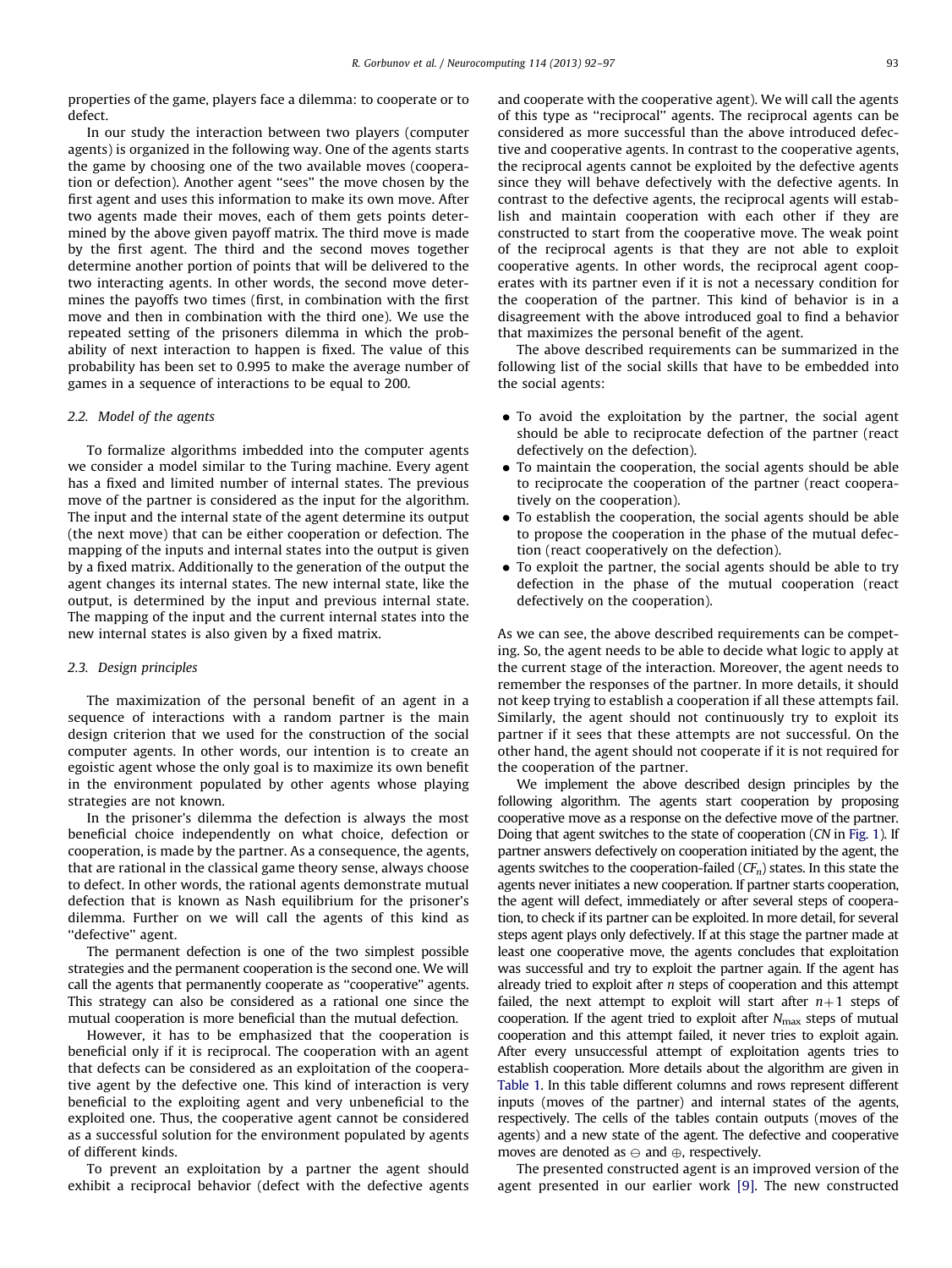<span id="page-2-0"></span>

Fig. 1. Schema of the constructed social agent.

Table 1 Algorithm of the constructed social agent.

| Internal state  | Cooperative input           | Defective input           | No input      |
|-----------------|-----------------------------|---------------------------|---------------|
| S               | $\ominus$ , D <sub>10</sub> | $\oplus$ , CO             | $\oplus$ , CO |
| D <sub>10</sub> | $\ominus$ , D <sub>10</sub> | $\ominus$ , D11           |               |
| C <sub>0</sub>  | $\ominus$ , D <sub>10</sub> | $\ominus$ , CFO           |               |
| D11             | $\ominus$ , D <sub>10</sub> | $\oplus$ , C1             |               |
| CF <sub>0</sub> | $\ominus$ , D <sub>10</sub> | $\ominus$ , CFO           |               |
| C <sub>1</sub>  | $\oplus$ , R <sub>11</sub>  | $\ominus$ , CF1           |               |
| CF1             | $\oplus$ , R <sub>11</sub>  | $\ominus$ , CF1           |               |
| R <sub>11</sub> | $\ominus$ , D <sub>20</sub> | $\ominus$ , CF1           |               |
| D <sub>20</sub> | $\oplus$ , R <sub>11</sub>  | $\ominus$ , D21           |               |
| D <sub>21</sub> | $\ominus$ , D <sub>20</sub> | $\oplus$ , C <sub>2</sub> |               |
| C <sub>2</sub>  | $\oplus$ , C <sub>2</sub>   | $\ominus$ , CF2           |               |
| CF <sub>2</sub> | $\oplus$ , CF2              | $\ominus$ , CF2           |               |

agent, presented in this work, tries to exploit its opponent even if the agents are in a stage of mutual cooperation which was initiated by the constructed agent.

## 2.4. Evolution of agents

In our study we apply an evolutionary optimization to find a well performing agent that can be compared with the constructed one. Agents with different number of states are evolved independently. We consider agents which have from 1 to 12 internal states. The evolution starts from a random agent which we refer to as a ''winner''. At every step of the evolution we compare the performance of the ''winner'' with three other agents. One of them is just a random agent which has the same number of internal states as the "winner". Additionally to that we consider an agent which is obtained by a small mutation of the ''winner''. During the mutation we change one element in one of the two matrices that define the behavior of the agent. And finally we consider a doubly mutated agent which is obtained by a mutation of a singly mutated agent. The performances of the four agents in a pool consisting of 10 thousands random gents are calculated and compared. The agent with the highest performance is considered as the ''winner'' on the next step of the evolutionary process.

#### 2.5. Performance of agents

Payoff of two agents interacting with each other depends on number of interactions in the sequence of interactions and this number is not fixed. The only thing that we fixe is the probability that there will be one more interaction. The sequence of the interactions can be terminated after any interaction. In our study, when two agents interact with each other we average their payoffs over all possible lengths of interactions taking into account the probabilities that the given length will be observed.

The performance of the agents also depends on which of the agents made the first move. To get a symmetric treatment of any two agents we let each of them to start the sequence of interaction and then average the payoff of two sequences.

The performance of an agent also depends on the partner. Moreover, even if agent A outperforms agent B while both playing with partner C it is still possible and agent A underperforms B while both playing with another partner D. To get a representative performance of an agent we create a large pool of random partners and let the agent to play with every partner from the pool. Then the performances of the agent with different partners are averaged to get the representative performance. In our study we populated the pool by agents that have not more than 12 internal states.

The size of the pool has to be larger enough to ensure that performance of the agent is the same for different pools of the same size. In our calculations we used a pool of 10 thousands agents. To estimate the accuracy associated with this size of the pool we have considered performance of a random agent in 10 different pools of this size. Because pools are different the same agent performs differently depending on the pool. However, if the size of the pool is big enough this difference is expected to be small. To measure this difference we have compared the range of the performances (difference between the maximal and minimal performance) with the average performance of the agent. We found out that the range of the performances was less the 2% of the average performance.

# 3. Results

A pool consisting of 10 thousands agents has been used to estimate the performance of the constructed agent. We found out that the score per game for this agent is equal to approximately 635 points. To get an idea of how good this performance is we have calculated performances of 10 thousand randomly generated agents. The distribution of the performances of these agents is shown in [Fig. 2](#page-3-0). As we can see in the figure, the constructed social agent outperform majority of randomly generated agents. In more detail, approximately 98.7% of random agents were outperformed by the constructed agent.

In case of the evolved agents the performance has a tendency to grow as the number of the internal states grows. In [Fig. 3](#page-3-0) we can see the performance of the evolved agents, obtained after 740 steps of evolutions, as a function of the number of their internal states. As we can see in the figure, in the pool of random agents the evolved agents perform better than the constructed one if the number of internal states is larger than 4. However, as we will show later, there are other ways to estimate performances of the agents and for them the constructed agent over-performs the evolved ones.

We have to note that the performances calculated in the above described way should depend on the way the pool is populated. In our study we used a procedure in which any two agents, that have the same number of the internal states, have the same chance to be put into the pool. Moreover, the probability of an agent to be added to the pool does not depend on the number of the internal states. In other words we got a ''uniform'' distribution of the agents in the pool and, as a consequence, the performance of agents, calculated in this way, can be considered as more ''representative'' or ''universal''.

However, we need to remember that the assumption of the homogeneous distribution of the agents in the pool is not always valid. In particular, the pool can be populated by artificial agents that were constructed with the intention to increase the personal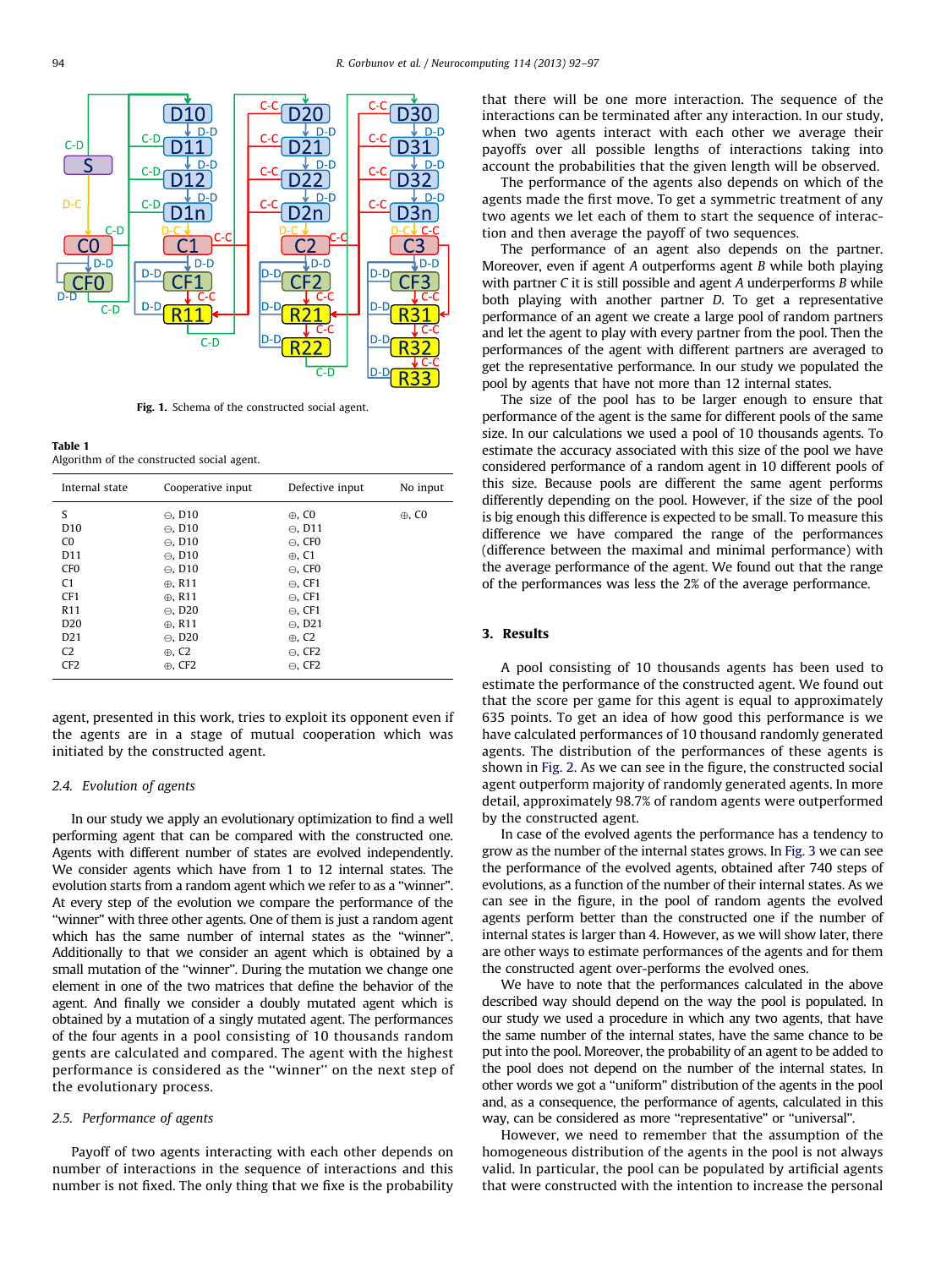<span id="page-3-0"></span>performance. Or, as another example, the content of the pool can be a product of an evolution. In both cases the chances of an agent to be in the pool are higher if its performance is better.

To overcome the problem of the dependency of the score on the way the pool of partners was generated, we propose to compare performances of two agents by letting them to interact with each



Fig. 2. Distribution of the performances of the random agents.



Fig. 3. Performance of the evolved agents, obtained after 740 steps of evolutions, as a function of the number of their internal states.

other. In more detail, we want to model performances of two different agents in the pool that is equally populated by the agents of the two considered types. To model this situation we do not need to use a larger pool because the interactions of a given agent with the partners of the same type will always give the same score per game. The agent of a chosen type needs to interact with one partner of the same type and one partner of another type. Interactions with partner of two different types of agents gives two values of the performance that are then averaged to get the performance of the given agent in the considered situation. The performances of the two agents, calculated in this way, can be interpreted as their abilities to survive, in the evolutional sense, in the pool that is equally populated by the agents of the two considered types.

We would like to emphasize that the performances of agents, calculated in the above described way, are not transitive. If agent A outperforms agent B and agent B, in its turn, outperforms agent C, it does not necessarily means that agent A outperforms agent C. As the consequence, the second way to compare performances of agents cannot be used in the evolutionary optimization.

We used the above described procedure to estimate performances of the constructed and evolved agents. The constructed social agent has been compared with 1000 randomly generated agents. In more detail, for every pair of the random and constructed agent we calculated the performances of the both agents while interacting with each other. The obtained performances are shown in Fig. 4. The x-axis and y-axis correspond to the scores of the constructed and random agents, respectively. As we can see in the figure the performance of the constructed agent was always better than those of the confronted random partner. This represents the fact that the constructed agents cannot be exploited by their partners.

In the same way we have estimated the performance of the best agents found by the evolutionary optimization (see Fig. 4). As we can see in the figure, the random agents outperformed the evolved one in many cases. In other words the evolved agent does not have mechanisms that protect it from the exploitation.

Another way to compare two given agents is to study how their performances depend on their proportions in the population consisting only of these two agents. Depending on these dependencies four qualitatively different cases are possible.

- Independently on the proportions of the agents, one of the agents has a higher average payoff than the other one. As a consequence, the weakest agent will become extinct as a result of the evolution independently on the initial proportions of the two agents in the population. In this case we can say that one agent dominates another one.
- $\bullet$  It can be the case that the agents have larger payoffs if their proportions in the populations are small enough. In this case the proportion of the agents with higher payoff increases until



Fig. 4. Performances of the constructed and evolved agents compared with the performances of the random agents.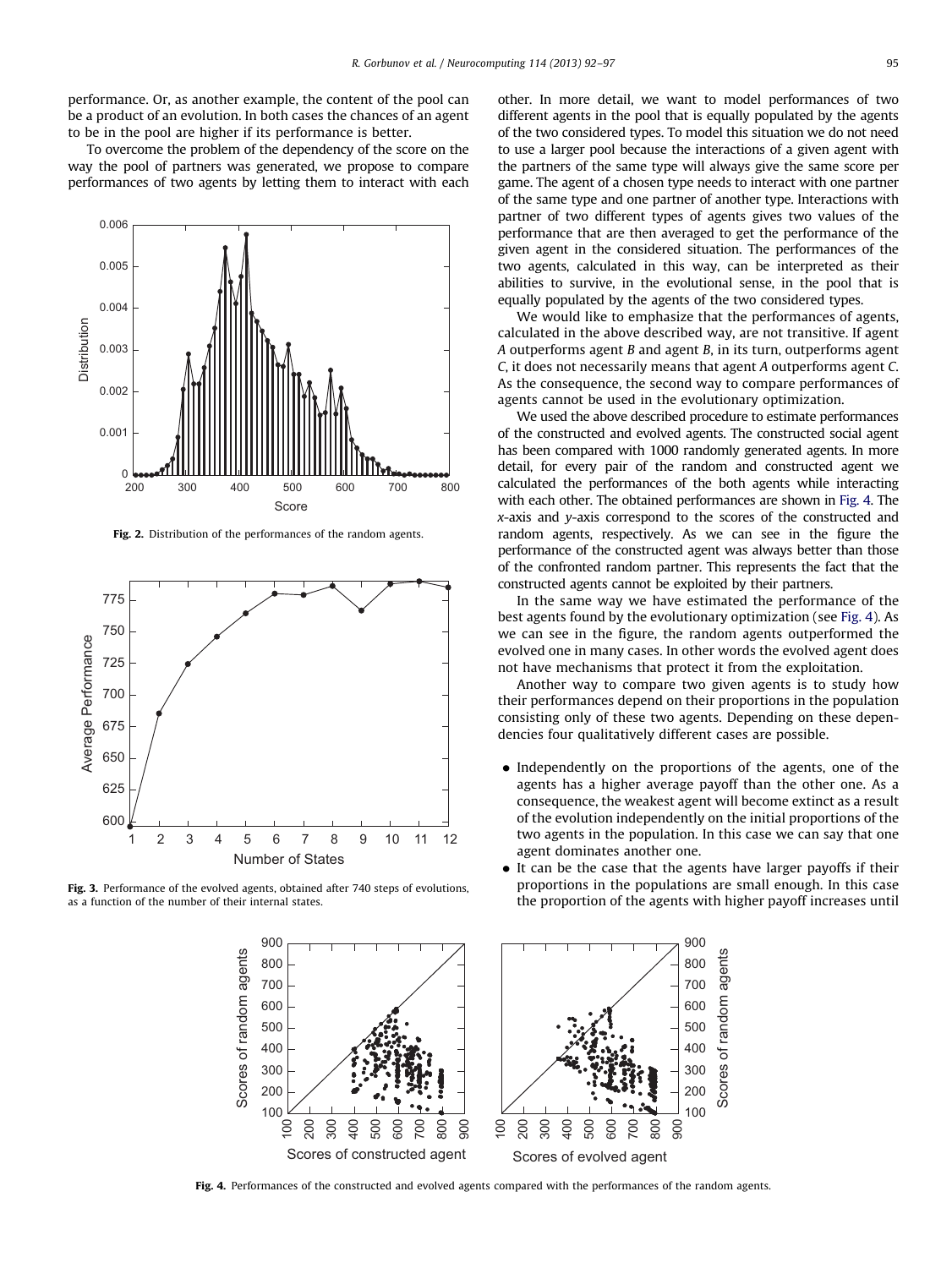<span id="page-4-0"></span>it reaches the point at which both agents have the same payoff. This point is called convergence point.

- $\bullet$  We also can have a situation which is opposite to the previous one. An agent has a higher payoff only if its portion in the population is larger enough. In this case the agent whose initial portion in the population is not large enough will become extinct as a result of the evolution. We will call this case as a case of divergences.
- And finally we have a trivial case in which payoffs of two agents are always equal to each other independently on the proportions of these agents in the population.

We have considered qualitative relations the best evolved agents with 10,000 random agents. The best evolved agent dominated 8741 random agents. In eight cases the evolved agent had a convergence point with a random agent. It means there are random agents that can invade a population consisting of evolved agents but the evolved agents will not become extinct. The agents of two types will coexist. In 1250 cases the random agents had a case of the divergence with the evolved agent. In these cases the random agents can suppress the evolved agents only if their portion in the populations is larger enough.

In case of the constructed agent we did not see any cases of the attraction and absolute domination by a random agent. In more detail, in 7593 cases out of 10,000 the constructed agent dominated a random one and in 2407 cases the evolved and random agents had a case of divergence. This means that the constructed agents, in contrast to the evolved one, cannot be invaded by a random agent.

### 4. Discussion

In our study we provided computer agents that are able to increase personal performance by utilizing social interactions with random agents with unknown strategies. In more details, we provided a mechanism that allows agents to establish and maintain cooperation. The presented agents establish and maintain cooperation only if it is necessary and sufficient condition for the cooperative behavior of the partner. Moreover, the constructed agents are able to prevent exploitation by the defective partner. And finally, the presented agents can exploit those partners that allow the exploitation. We have demonstrated that the constructed agents perform outperform majority of random agents and even the agents that have been obtained by evolutionary optimization. In this way we proposed the computational model that describes cooperation and exploitation.

The proposed model provides a mechanism of how collaboration and exploitation can be established and maintained. As a consequence we contribute to a better understanding of these social phenomena. The presented model can be used to identify collaborative and exploiting patterns in humans behavior and, in this way, explain human behavior better. Moreover, the constructed agents mimic human social behavior and, as a consequence, can better play against human players in collaborative computer games.

# Acknowledgments

The research reported in this paper is supported by NWO User Support Program Space Research. The project number is ALW-GO-MG/07-13.

#### References

- [1] E.I. Barakova, J. Gillessen, L. Feijs, Social training of autistic children with interactive intelligent agents, J. Integr. Neurosci. 8 (1) (2009) 23–34.
- [2] E.I. Barakova, T. Lourens, Expressing and interpreting emotional movements in social games with robots, Pers. Ubiquit. Comput. 14 (2010) 457–467.
- [3] T. Bekker, J. Sturm, E. Barakova, Design for social interaction through physical play in diverse contexts of use, Pers. Ubiquit. Comput. 14 (5) (2010) 381–383.
- [4] K.E. Bonnie, V. Horner, A. Whiten, F.B.M. de Waal, Spread of arbitrary conventions among chimpanzees: a controlled experiment, Proc. Biol. Sci. 274 (1608) (2007) 367–372.
- [5] P.J. DiMaggio, W.W. Powell, The iron cage revisited: institutional isomorphism and collective rationality in organizational fields, Am. Sociol. Rev. 48 (1983) 147–160.
- [6] S.G. Ficici, A. Pfeffer, Modeling how humans reason about others with partial information, in: Proceedings of the 7th International Joint Conference on Autonomous Agents and Multiagent Systems, vol. 1, 2008, pp. 315–322.
- [7] Y. Gal, B.J. Grosz, S. Kraus, A. Pfeffer, S. Shieber, Colored trails: a formalism for investigating decision-making in strategic environments, in: Proceedings of the 2005 IJCAI Workshop on Reasoning, Representation, and Learning in Computer Games, 2005, pp. 25–30.
- [8] R. Gorbunov, E. Barakova, R. Ahn, G.W.M. Rauterberg, Monitoring Interpersonal Relations Through Collaborative Computer Games, submitted for publication.
- [9] R. Gorbunov, E. Barakova, M. Rauterberg, Design of social agents, Lect. Notes Comput. Sci. 6686 (2011) 192–201.
- [10] R.M. Grant, The resource-based theory of competitive advantage: implications for strategy formulation, Calif. Manage. Rev. 34 (1991) 119–135.
- [11] V. Gushin, Psychological countermeasures during space missions: Russian experience, J. Gravit. Physiol. 9 (1) (2002) 311–312.
- [12] G. Hamel, Y.L. Doz, C. Prahalad, Collaborate with your competitors, and win, Harv. Bus. Rev. (1989) 133–139.
- [13] D. Hennes, K.P. Tuyls, M.A. Neerincx, G.W.M. Rauterberg, Micro-scale social network analysis for ultra-long space flights, in: The IJCAI-09 Workshop on Artificial Intelligence in Space, Pasadena, California, USA, 2009.
- [14] D. Hennes, K.P. Tuyls, G.W.M. Rauterberg, State-coupled replicator dynamics, in: 8th International Joint Conference on Autonomous Agents and Multi-Agent Systems (AAMAS 2009), 2009, pp. 789–796.
- [15] U. Lee, E. Magistretti, M. Gerla, P. Bellavista, P. Li, K.W. Lee, Bio-inspired multiagent collaboration for urban monitoring applications, Lect. Notes Comput. Sci. 5151 (2008) 204–216.
- [16] J. Pfeffer, G.R. Salanick, The External Control of Organizations, Harper and Row, New York, 1978.
- [17] M. Rauterberg, M. Neerincx, K. Tuyls, J. van Loon, Entertainment computing in the orbit, Int. Fed. Inf. Process. 279 (2008) 59–70.
- [18] M. Tomasello, The Cultural Origins of Human Cognition, Harvard University Press, Harvard, 1999.
- [19] D. Vanderelst, R.M. Ahn, E.I. Barakova, Simulated trust: towards robust social learning, in: Artificial Life XI: Proceedings of the 11th International Conference on the Simulation and Synthesis of Living Systems, 2008, pp. 632–639.
- [20] D. Vanderelst, R.M. Ahn, E.I. Barakova, Simulated trust: a cheap social learning strategy, Theor. Popul. Biol. 76 (2009) 189–196.
- [21] N. Voynarovskaya, R. Gorbunov, E. Barakova, R. Ahn, M. Rauterberg, Nonverbal behavior observation: collaborative gaming method for prediction of conflicts during long-term missions, in: ICEC 2010, Lecture Notes in Computer Science, 9th International Conference on Entertainment Computing, vol. 6243, 2010, pp. 103–114.
- [22] A. Whiten, A. Spiteri, V. Horner, K.E. Bonnie, S.P. Lambeth, S.J. Schapiro, F.B. de Waal, Transmission of multiple traditions within and between chimpanzee groups, Curr. Biol. 17 (12) (2007) 1038–1043.



Roman Gorbunov received the M.S. in theoretical physics (2000, cum laude) at the Dnipropetrovsk National University (Ukraine). He also has Ph.D. in quantum chemistry (2007) from Goethe University (Frankfurt, Germany). From 2007 to 2009 he worked as postdoctoral research associate at Biophysics and Physiology Department at Albert Einstein College of Medicine, Yeshiva University (New York, USA). From 2010 to 2012 he worked on his second doctoral theses in the field of behavioral game theory and data mining on affective data at Designed Intelligence Group, Department of Industrial Design, Eindhoven University of Technology (The Netherlands).



Emilia Barakova is affiliated with the Department of Industrial Design at the Eindhoven University of Technology, The Netherlands, and simultaneously holds a visiting researcher position at RIKEN Brain Science Institute in Japan. She has masters degree in electronics and automation from Technical University of Sofia (Bulgaria) and Ph.D. in mathematics and physics from Groningen University (The Netherlands, 1999). She has worked at RIKEN Brain Science Institute (Japan), the GMD-Japan Research Laboratory (Japan), Groningen University (The Netherlands), the Eindhoven University of Technology (The Netherlands), Starlab (Belgium), and the Bulgarian Academy of Science. She has been a project